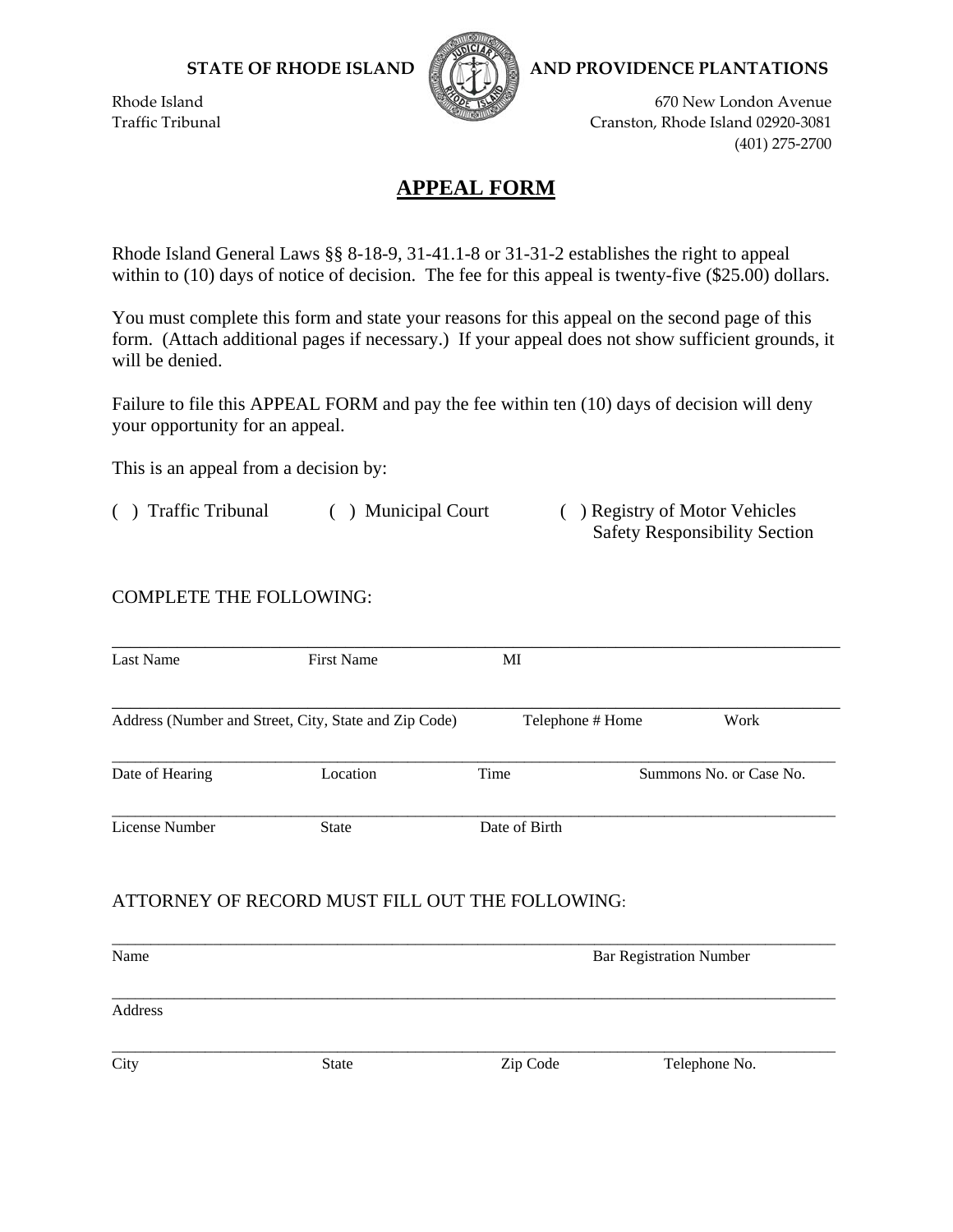STATE REASONS FOR APPEAL BELOW